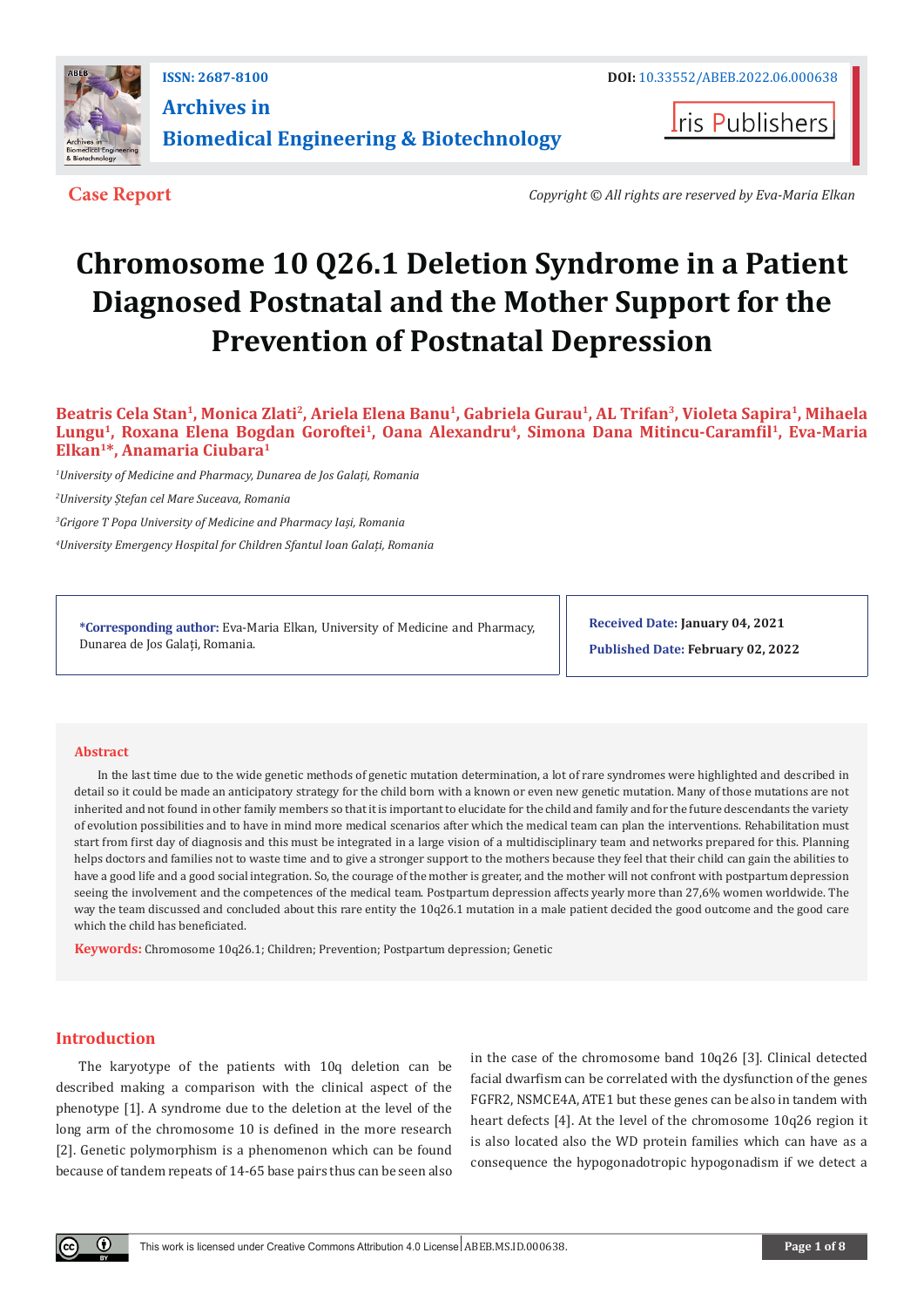defect in the WDR11 gene is detected [4,5]. In some cases, in the 10q Ter syndrome the mechanism is due to a paternal translocation and the resulting the genetic aspect being 46,XY, (7;10) (q36;q26) with the consequence of clinical facial dwarfism, cardio-respiratory involvement and hypertonia [6]. One method for the diagnosis of the genetic anomaly is the FISH analysis which shows the breakpoint and also helps to elucidate the extent of the deletion [7]. Another method is the array CGH, and an example is the elucidation of the trisomy 4p16.3p12 associated with 10q26.3 monosomy [8]. Also, with a CGH there was diagnosed 10q.26 deletions associated with EBF3 mutations which lead to small deletions of key amino acids [9]. For the detection of small chromosomal fragments (1-4 Mb) molecular techniques are welcome like FISH, MLPA or array CGH [10]. A new field is the genome editing with which there can be corrected various pathogenic mutations, but this raises a lot of bioethical aspects and so intervention in the human genome is closely tied up to eugenics [11]. Some studies are realized on the erythrocytes, so is the case for the Phosphoglycerylmutase which dysfunction can be linked to chromosome 10 26q.1. mutations involvement [12]. In some rare cases of congenital diaphragmatic defect with hernia the diagnosis is made prenatally elucidating in this way the association of 5q duplication with the terminal 10q deletion [13]. The situation of very rare cases brings an association between mutations of the 22q region and 10q making this in various combinations like distal monosomy 10q combined with distal trisomy 22, or other reverse models like distal monosomy of the 11q chromosome together with the distal trisomy 10 q [14].The breakpoint in 10q26 by found in the deletions of the chromosome 1o q can be made using peripheral lymphocytes and the technique of R banding and in one case of monosomy 10 q ter with the presence of deafness is a very rare event [15]. In this type of pathology with the involvement of the chromosome 10 26 q there are situations predisposing to bladder dysfunction and recurrent urinary infections due to vesicoureteral reflux and which cannot be related in extent to the neuropsychomotor involvement [16]. In Table 1 we present a meta-analysis of the genetic syndrome variants 10q26 (Table 1).

| <b>Author</b>     | Year | <b>Genetic defect</b>                                                                                                   | <b>Mental involvement</b>                       | Development                                                                  | <b>Other</b>                                                                                                         |
|-------------------|------|-------------------------------------------------------------------------------------------------------------------------|-------------------------------------------------|------------------------------------------------------------------------------|----------------------------------------------------------------------------------------------------------------------|
| Lukusa T          | 2002 | 10q26                                                                                                                   | Developmental retarda-<br>tion Special behavior | Short stature                                                                | Pectus escavatum Hypotonia<br>Triangular face                                                                        |
| <b>Junien C</b>   | 1982 | 10q26.1(and 10q25.3) Human<br>phosphoglyceridmutase PGAM                                                                |                                                 |                                                                              |                                                                                                                      |
| <b>Shapiro SD</b> | 1985 | Cytogenetic analysis breakpoint<br>at 10q26.1                                                                           |                                                 |                                                                              | Hypotonia Blue sclera Mi-<br>crognathia Syndactyly                                                                   |
| <b>Chen CP</b>    | 2020 | 1026q                                                                                                                   | Intellectual disability                         | Developmental delay<br>Growth retardation                                    | Microcephaly Prominent na-<br>sal bridge Digital anomalies<br>Involvement of urinary tract<br>malformations          |
| Sobhani M         | 2019 | 4p duplication associated with<br>10 q distal with array CGH                                                            |                                                 | Growth retardation<br>Developmental delay                                    | Facial dwarfism Anomalies<br>of hands and foot Heart<br>defects Renal anomalies                                      |
| Sutani A          | 2020 | 10q25-26 region with WD repeat                                                                                          |                                                 |                                                                              | Facial dwarfism Cardiac<br>defects Micropenis crypto-<br>rhidism                                                     |
| Lopez F           | 2017 | EBF3 gene a CGH on 10q26                                                                                                | Severe Intellectual<br>disability               |                                                                              | Hypotonia, ataxia, facial<br>dwarfism Epilepsy                                                                       |
| Goci EC           | 2017 | Association of deletion in 22<br>q and 10 q chromosomes or<br>deletion in 10 q and duplication<br>in 22 q FISH analysis | Mental retardation                              |                                                                              | <b>Facial dwarfism Anomalies</b><br>of internal organs                                                               |
| <b>Choucair N</b> | 2015 | 10 q26.1 deletion of 4,5 MB<br>Genes involved FGFR2, NSM-<br>CE4A, ATE1, WDR11                                          | Psychomotor retardation                         | Microcephaly Hypogo-<br>nadotrophic hypogo-<br>nadism                        | Facial dwarfism Cardiac<br>malformation Genitally<br>malformations Urinary tract<br>malformations                    |
| <b>Borovik CL</b> | 1991 | 10 q ter syndrome 46, XY, (7;10)<br>(q36; q26)                                                                          | Psychomotor retardation                         | Microcephaly with<br>brachycephaly Hyper-<br>tonia Cortical atrophy<br>on CT | Facial dwarfism, respiratory<br>neonatal adaption problems<br>Cardiac malformation Recur-<br>rent urinary infections |
| <b>Teysier M</b>  | 1992 | Terminal deletion of chromsome<br>10 R banding on peripheral<br>lymphocites                                             |                                                 | Hypotonia Scaphoo-<br>cephaly Hypoplasia of<br>genitalia                     | Facial dwarfism Abnormal<br>cry deafness                                                                             |

**Table 1:** Genetic variant in the 10q26 deletion syndrome.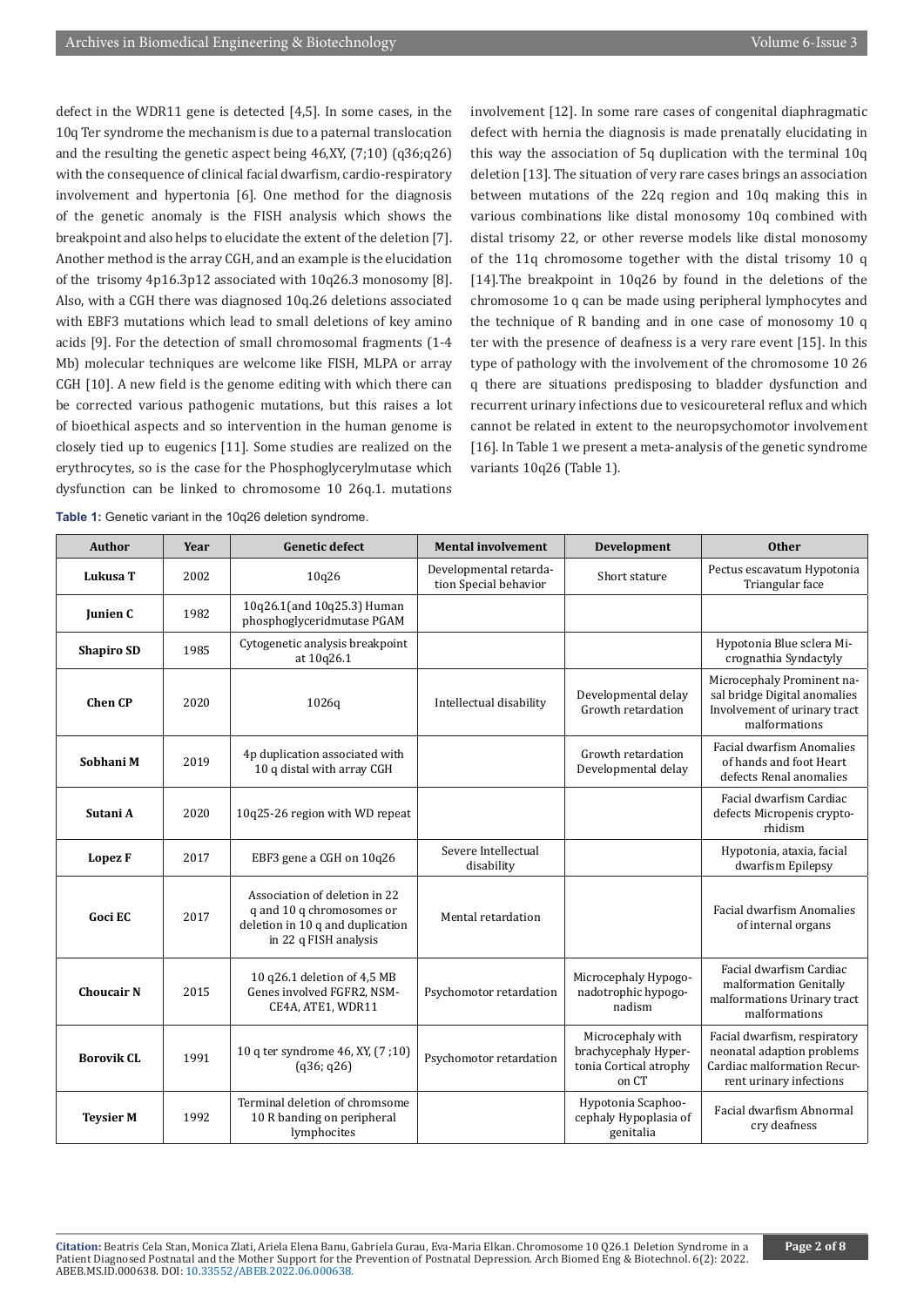| Aretini P  | 2018 | ECHHS1 gene with the<br>c.731C/>T/pAla238Val muta-<br>tion, misense mutation WES<br>analysis proband and his parents<br><b>Integrative Gnoeme Viewer</b><br>Sanger Sequencing CeQuer<br>Array CGH deletion 35 kb in the<br>$10q26.3$ region | Severe mental ratarda-<br>tion                                      | Tetraplegia Motor<br>regress | Tetraplegia Leigh syndrome<br>Chorea dystonia Acidemia,<br>Lacticaemia Hiperalanin-<br>emia Valine high levels<br>Citrulline low levels |
|------------|------|---------------------------------------------------------------------------------------------------------------------------------------------------------------------------------------------------------------------------------------------|---------------------------------------------------------------------|------------------------------|-----------------------------------------------------------------------------------------------------------------------------------------|
| Motoyama 0 | 2008 | 10g 26 Ter monosomy G banding                                                                                                                                                                                                               | Language development<br>delay Delay for the gross<br>motor function |                              | Triangular face Hyper-<br>telorism Down slating palpe-<br>bral fissures clinodactyly                                                    |

# **Case Report**

We want to present a case of 10q26.1 deletion syndrome detected postpartum in a child after seeing his facial dwarfism and making further genetic investigations which detected the chromosome 10q26.1 deletion. After genetic diagnosis the child underwent further investigation for the detection of other anomalies and exclusion of comorbidities.

The child was born from a pregnancy obtained by in vitro fertilization. A child of male gender was born at 36 weeks of gestation, birth weight 3190 and an APGAR score of 8. The birth was by caesarean section. A screening for Phenylketonuria, congenital hypthiroidism and audiology screening were performed at birth. Other prophylactic measures were performed like antihepatitis B vaccination and antituberculous vaccination after birth. The initial neonatal adaptation to extrauterine life was good. After birth were noted the dysmorphic status, bilaterally cryptorhidia and the presacrate fosetta. After the second day of life the child has had difficulties in feeding so the feeding was slowly effectuated and she have had a difficult coordination of the sucking and the swallowing reflexes, also with hypotonia and diminished spontan reaction as also associated with the spasticity of the members. From the beginning of the 5-th day of life the general status was better, the skin was of pink colour, and he developed subicter (he made phototherapy) and a systolic murmur of grade II/6 (precordial). The child din not needed therapy with oxygen. The child was put on alimentation with gavage and the digestive outcome was good at that moment. The child was also put on cardiovascular monitoring. The karyotype was taken at two weeks of age and the genetic exam was performed with the following conclusions: Newborn which was obtained with in vitro fertilization and under ultrasound surveillance. The pregnancy was tested with

the Panorama test which concluded that the pregnancy was and without elements of genetic risk. The clinical aspect showed also craniofacial dwarfism and dolicocephalia, antimongoloid eyelids, nose with wide, prominent nose rood with visible columella. The ears are low inserted and malformated, detached ear flag. The child has also migrognatia, mamelon width, nipples with remote insert. The hands have abnormal dermatoglyphes. The child had also bilaterally cryptorhidia, and screed pit. Cardiac exam: Arterial canal persistence (shunt right left). The interatrial canal has 2 mm and maybe foramen ovale permeable. The tricuspid regurgitation of grade I. The systolic and diastolic function is normal. Transfontanelar echography: the cerebellar vermix is difficult to highlight the cerebellous hemispheres have a hypoechogenic aspect. Ophtalmologic exam: In observation hypoplasia of the optic nerve. In evolution he presents normal values of the hemoleucogram and a normal biochemical profile, with the exception of the inflammatory markers, and no clinical resonance and transitory raised values of the CK and LDH. In dynamic the evolution was slow favourable, and the digestive tolerance was with a progressive amelioration and after that the feeding was shifted from gavage to the syringe and afterthat to the nipple followed by a good coordination on the nipple feeding and ascendent wight curve. The primary cultures were sterile. Phenylkentoniuria negative. Screening for the congenital deafness: PASS audiometry on right ear, REFFER on the left ear. Transfontanelar echography in the 20-th day of life : hypoechogen cerebellum in totality. Neurologic exam: anterior fontanellae normotensive, Moro sign sketched, asymmetrically, moderate spasticity maintained on the limbs. At discharge Wight =060 grams, Length 50 cm, and discharged at 20 days of life. Lab tests: 2 days of life :fibrinogenemia=194,1 mg/dl, CRP=6 mg/Table 2 shows the evolution of the laboratory tests in dynamics (Table 2).

| Day      | WBC                | <b>RBC</b>         | Hb                  | <b>HCT</b> | <b>PLT</b>      | <b>BU</b>              | <b>LDH</b> | CK       |
|----------|--------------------|--------------------|---------------------|------------|-----------------|------------------------|------------|----------|
| 2 days   | $22,2x10x3/ \mu$   | 4.24x10x103        | $14.4$ g/dl         | 43%        | 292x10x3/u      | $7,8 \,\mathrm{mg/dl}$ | 607 U?L    | 655 U/L  |
| 3 days   | 15,1x10x3 µl       | $4,47x10x3/$ µl    | $14,8 \text{ g/dl}$ | 45,44%     | 282x10x3/u      | $7.9 \text{ mg/dl}$    |            |          |
| 6 days   | $18,1x10x10x3/$ ul | $4,60x10x3/ \mu$ l | 15 g/dl             | 45,8%      | $376x10x3/$ µl  | $11,2 \text{ mg/dl}$   | 935U/L     |          |
| 12 days  | $18,0x10x3/$ µl    | $4,3310x3/ \mu l$  | $14.5$ g/dl         | 42,4%      | 466x10x3/u      |                        |            |          |
| 14 days  | $13,5x10x3/$ µl    | $4,15x10x3/$ ul    | $13,3$ g/dl         | 40,5%      | $467x10x3/$ ul  |                        |            |          |
| 18 days  | $16,4x10x3/$ µl    | $3.91x10x3/$ µl    | 12,7g/dl            | 38,1%      | $460x10x3/$ µl  |                        | 302U/L     | 10444U/L |
| 3 months | $7,4x10x3/ \mu$ l  | $33,44x10x3/ \mu$  | 9,9g%               | 29,44%     | $309x10x3/ \mu$ |                        | 534U/L     | 152 U/L  |

**Table 2:** Evolution of the laboratory tests in dynamics.

**Citation:** Beatris Cela Stan, Monica Zlati, Ariela Elena Banu, Gabriela Gurau, Eva-Maria Elkan. Chromosome 10 Q26.1 Deletion Syndrome in a Patient Diagnosed Postnatal and the Mother Support for the Prevention of Postnatal Depression. Arch Biomed Eng & Biotechnol. 6(2): 2022. ABEB.MS.ID.000638. DOI: [10.33552/ABEB.2022.06.000638.](http://dx.doi.org/10.33552/ABEB.2022.06.000638)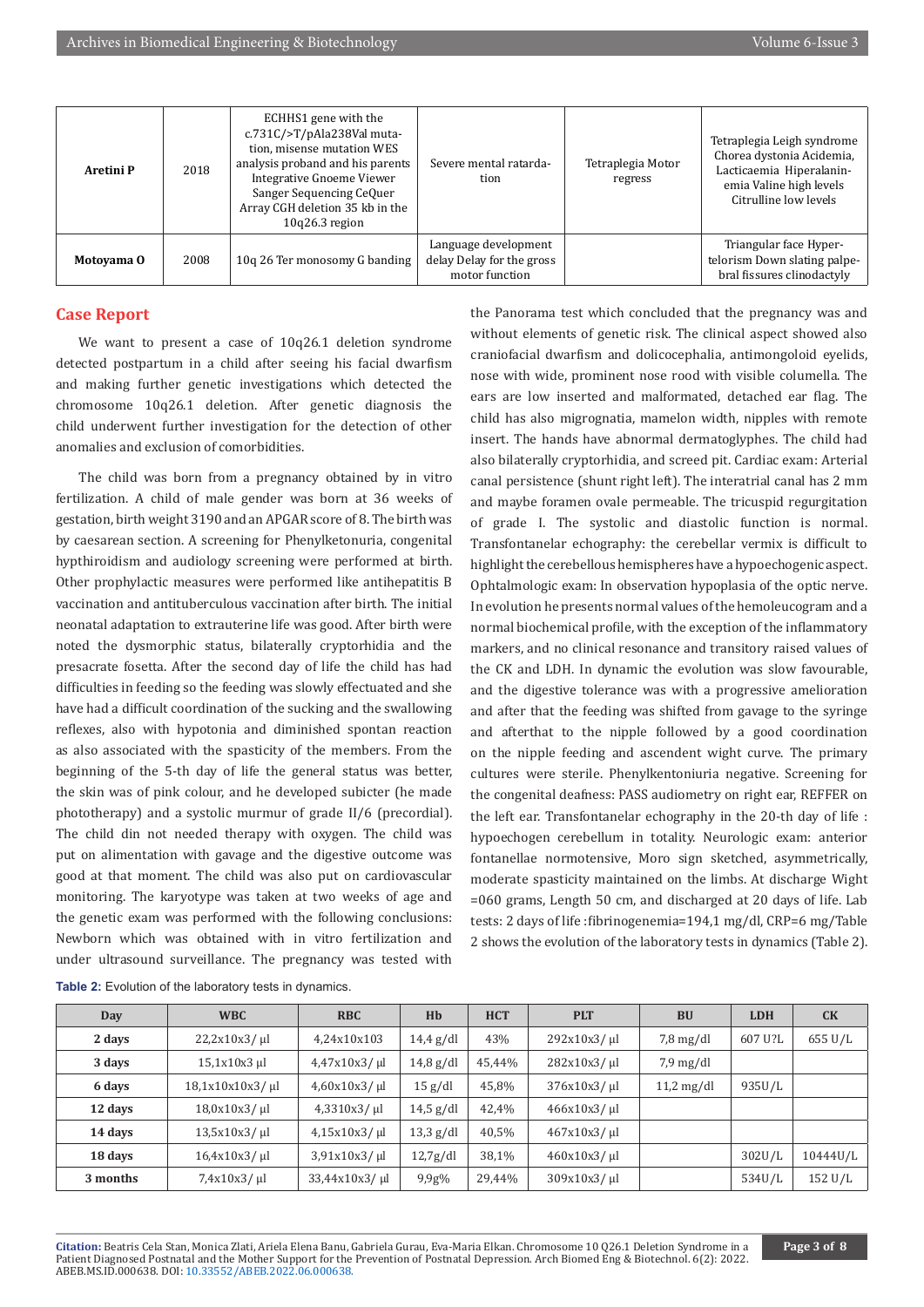At 3 days of life other parameters were ALT(TGP)=16 U/L ST(TGO)=62U/L, NBIL=neonatal bilirubinemia=7,9 mg/dl,  $Cl=117$  mmol/L Crea=1,0 mg/dL, K=4, mmol/L, Na=150 mmol/L, urea=19,6 mg/dL. In 4th day of life was made the gastric aspiration where no gram negative bacils, no gram positiv cocci an no Candida were detected. Also, the pharyngeal exudate was normal. But E.Coli was detected on the skin at the 4th day of life. At the same time hemocultures were sterile and the flora from the external auditory conduct was normal. . In the 6th day the hepatic parameters have had variations as also a hypoglicemic status, but the other parameters were good. ALT (TGP)=28 U/L AST (TGO) =112 U/L Ca=9,4mg/dl CK=130 U/L, CL=112mmol/l, Creatinine=0,5 mg/dl, glucose=29 mg/dl, MG=2,3 mg/dl, K+=6,1 mmol/l, Na=143 mmol/l, TRIG=122 mg/dl urea=16,0mg/dl Direct Bil=0,3 mg/dl, Neonatal bilirubinemiaaa =11,5 mg/dl. In the 8th day of life Escherichia Coli on the skin was detected in the 12-th day of life the procalcitonin was determined and the values were PCT=2,06 ng/ml in normal range. As also the other biologic parameter was normalized like transaminase, and the other were also normal. ALT(TGP)=19 U/L, AST(TGO)=40 U/L Cl=101 mmol/L, K=0,4 mmol/l, Na=140 mmol/l, fibrinogen 780,3 mg/dl. The gastric aspiration was repeated in the 13th day of life also normal and no bacils or candida detected. In the 14-th day of life Protein C was detected as 23 mg/L and fibrinogen at the level of 547,6 mg/dl. In the 18th day of life Protein C reactivity fell down to 10 mg/dl corresponding to the clinical status. Transaminase and CK have had a raising again. To values like % ALT(TGP)=144 U/L AST(TGO)=33U/L Ca=10,5mg/ dl, CK=10444 mmol/L LDH=302U/L with the other parameters in normal limit. Cardiologic exam at 1 month from clinical point of view normal Sinus rhythm normal =165 beats/minute and the axis +100 T wave neg in the precordial V1,V2,V3 derivations. Cardiologic exam must be repeated at the age of 1 year. Computer tomography of 3 Tesla at 2 months revealed Basal cisterns are normal Areas of the myelination corresponds to the age. The orbit, the orbital content and the optic chiasm is normal. The pituitary gland is normal at MRI. The enlargement of the endolymphatic duct at the internal right ear to a diameter at 2,4 mm cochlea and seemingly whole with 21/2 rotations. The internal left ear has not differentiation between cochlea and vestibulum and the formation

of a cystic cavity of 6 mm and deformed semicircular channels. The ear flags inserted low, asymmetric. Enlargement of the vestibular aqueduct at the left ear. Common cavity at the level of the right ear. Transfontanelar echography at three months: The ventricular system is symmetrically, lateral ventricles of normal sizes. The distance between frontal horns is 26 mm (Normal values 27-32 mm) The transverse diameter at third ventricle <3mm. Corpus callosum normal. Resistivity index 0,68 (N=0,65-0,75) A repeated ophtalmologic exam at 3 months revealed hyperopic compound astigmatism at both eyes and delayed visual development for both eyes. Ophtalmologic exam was performed to evaluate the position of fixation the quality of fixation ant the time of fixation. So, the child follows inconstantly with both eyes. Right eye: Schiascopia with Tropicamide at the right eye +3.0DSf.+1.25 Dcil, Axis 180 grades. The eyelids and the appendages of the eyes have a normal status. At Biomicroscopy: The conjunctiva has a normal aspect. The cornea has a normal aspect. The crystalline has a normal aspect The iris of the eye has a normal aspect. The examination of the pupil revealed that the photomotor reflex and consensual reflex were normal. The anterior chamber of the eye has a normal aspect. Fundoscopy of the eye normal. The papilla is flat, pink, with clear outline. Indirect ophthalmoscopy : vessels of normal aspect, the macula is normal, the vitreous body is normal. The left eye Schiascopia with Tropicamide +3.0DSf.+1.00 Dcil, Axis 170 grades. The eyelids and the appendages of the eyes have a normal status. At Biomicroscopy: The conjunctiva has a normal aspect. The cornea has a normal aspect. The crystalline has a normal aspect The iris of the eye has a normal aspect. The examination of the pupil revealed is medium distended after mydriatic instillations and that the photomotor reflex and consensual reflex were normal. The anterior chamber of the eye has a normal aspect. Fundoscopy of the eye normal. The papilla is flat, pink, with clear outline. Indirect ophthalmoscopy: vessels of normal aspect, the macula is normal, the vitreous body is normal. The Krimsky test on both eyes: Ortoforia the deviation with prisms at a distance O AOF fc at almost O degrees at AOF fc.

At three months an endocrinology evaluation was performed with the following values of the examined hormones as showed in (Table 3).

| Table 3: The examinated hormones of the patient at three months. |
|------------------------------------------------------------------|
|                                                                  |

| Hormone                           | <b>Value</b>          | Normal Value |  |
|-----------------------------------|-----------------------|--------------|--|
| FSH (Folicle stimulating Hormone) | $2,39 \text{ miU/ml}$ |              |  |
| LH(Lutropine)                     | 2,74 mU/ml            |              |  |
| Total testosterone                | $64,8 \text{ ng/dl}$  | 12,1-20,74   |  |

The otorhinolaryngologic exam revealed at 3 ½: In observation Neurosensory hearing loss at the left ear. The maternity examination PASS right ear and REFFR left ear.so the test concluded DPOE-PASS on the right ear and REFER on the left ear. Tympanogram is type A on the Right Ear and type As on the Left Ear. Otomicroscopy T slightly mat bilaterally diffuse discrete congestion (through crying)

on the left. MRI enlargement of the vestibular aqueduct on the left ear, malformation of the cochlea and of the vestibulum on the left, enlargement of the vestibular aqueduct on the right. Dysmorphic status with the external ear malformation bilaterally , malformation of the internal ear on the left side, Prematurity Neurosensorial hearing loss of the left ear Observation peripheric vestibular deficit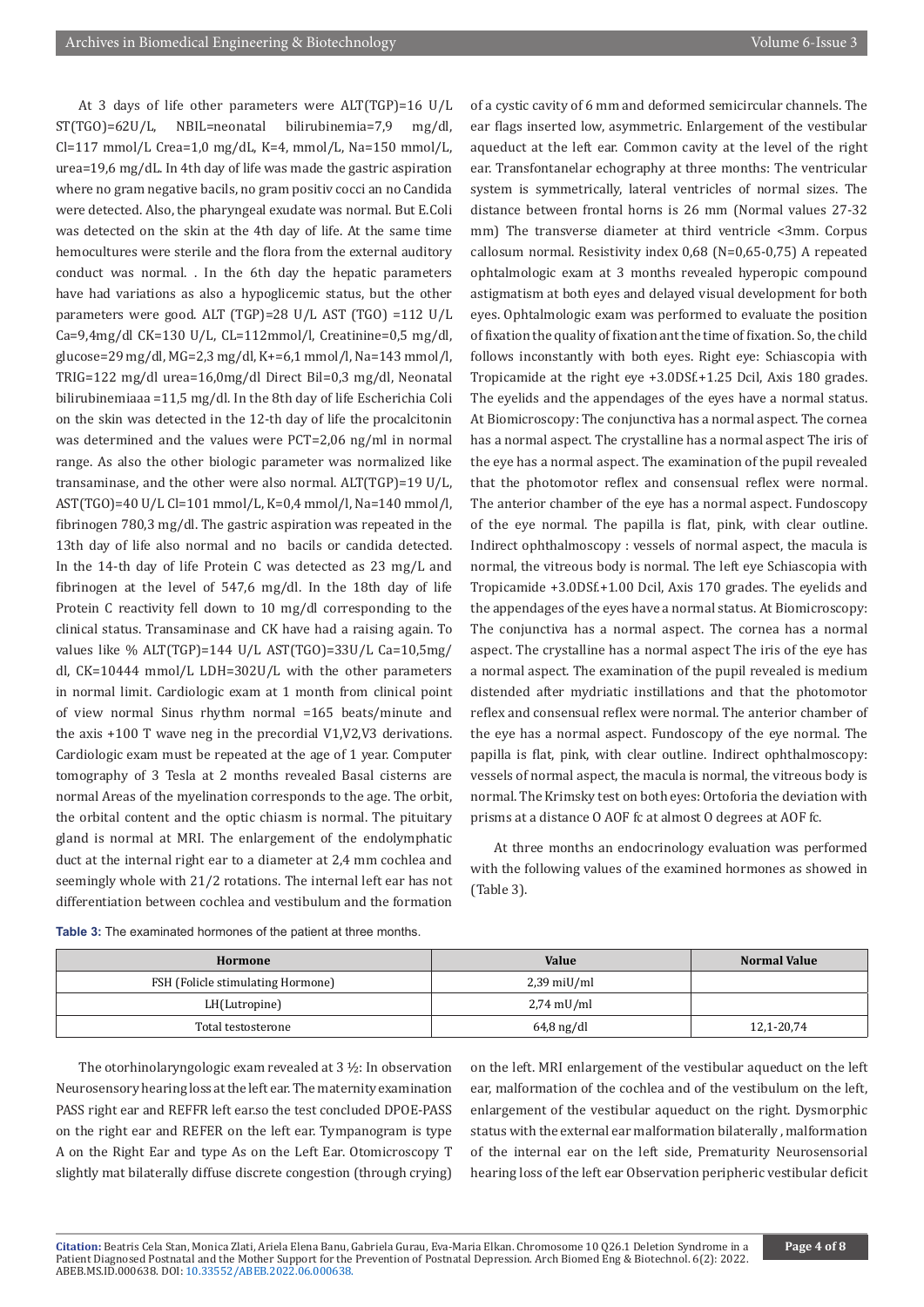possible walking gaining difficulties. In future it is needed to evaluate the auditory state responses ASSR vestibular evoked myogenic responses in later evaluations. Pediatric exam at 3 months: Weight =6105 grams, height=63 cm, 4 episodes of Urinary tract infections with Eschericia Coli, the first was febrile in December 2019 until 3 months of age. The child has physiologic fimosis grade 1.Tests bilaterally absent in the scrotum The torsion of the cavernous corps to the right BWT echografhc is 2 mm. Right kidneys absent from the renal lodge .Left kidney, without stones and with a clear cortico-sinusal delimitation. Echo structure was normal. Diameter in the long axis supination 6,2 cm/pronation 3,2 cm. Width of the renal cortex 11,3 cm. Central calyces dilated. Peripheric calyces nondilated. A-P diameter in renal pelvis in supination 9,7 intrarenal pelvis and 8,6 mm the extrarenal pelvis. A-P diameter in renal pelvis in pronation 9,7 mm with lombar urether 7,8 mm. Pelvian ureter can be seen 4,4/3,9 mm. Ultrasound of the bowel without stones in repletion. The width of the bladder walls is 2 mm Trranssonic content Regular outline. The indication is to make the micturition cystography and a DMSA (dimercaptosuccinic acid) scintigraphy. The therapy with Cefachlor 75m grams in the evening was started 125 mg/5 ml 2.5 ml in the evening, associated to treatment with Boniflor Immuno (Bifidobacterium animalis lactis and vitamin D) 10 drops /day in the food for 30 days and after that Enterolactis Baby (probiotic) 9 drops per day for other 30 days and after those Protects (Lactobacillus reuteri) 5 drops/day, in the next 30 days. The treatment with iron at the dose at 5mg/kg/day was started. It is necessary to make echography of the lombosacrate soft tissue to exclude the spina bifida oculta and to perform an abdominal MRI can see the tests if they can be seen in the abdomen. Surgical exam established at 3 months testicle not migrated in scrotum bilaterally. Abdominal MRI 3 Tesla exam revealed Liver with the antero-posterior diameter of the right lobe of 70 mm and the left lobe 36 mm, homogenous structure without focal lesions. The intrahepatic and extrahepatic billiary ducts of normally size nonexpanded. Gall bladder with greater volume with liquid content, plied on the fundus without stones in the lumen. The spleen with a bipolar axis of 61 mm present two cysts the greater one of 5 mm. The suprarenal glands and the pancreas are difficult to be identified because of the respiratory artefacts. Left hydronefrosis of grade I. The right kidney cannot be seen. There are not lymphadenopathy or free intraperitoneal liquid. IRM abdominal at 3 months and protocols of examination), 4 Tesla T1 COR, STR COR, AX T2AX. The right kidney cannot be seen as also the absence of the right renal artery is seen. The left kidney is present in the renal loge with the dimension of 29/27/63 mm (AP/TT/CC) and the thickness of the renal paarenchyma is 9.7 mm in normal position. The dilatation of the renal calyx is seen with the cranio-caudal diameter of the renal pelvis of 5.4 mm. Neurologic exam: at 3 months ½ revealed weight at 3 months and1/2 was 5400 grams. The anterior fontanelle was 2/2 cm normotensive, cranian perimeter of 37 cm, periroral cyanosis, left torticolis. Facial dwarfism revealed dolicocephalic aspect, antemongoloid orientation of the eyelids with slightly

flattened root of the nose, down inserted ears. The lab exams revealed normal value of many parameters uric acid =1,6 mg/dl, ionic Calcium 4.95 mg/dl, Calcium 10.6 mg/dl, Creatinine 0.29 mg/dl, Glucose level in the blood 82,3 mg/dl, total proteins 6.0 g/ dl, transaminase slight modification of the values but with better evolution TGO(AST) 153 U/L, TGP (ALT) 56U/L, urea 15.2 mg/dl. The morphologic exam of the smear looks slight anisocytosis with rare polycromatophile elements. Uroculture is with Escherichia coli Infection. The child continued with Cefuroxime together with Simeticone 15 drops per day, Enterolactis (Lactobacillus paracasei) 9 drops/day. Echography of the hip: The right hip: the nucleus of the femural head. The cotiloid cavity the α angle of 69 grades, the βangle is of 50-degree, type 1-2 The left hip The nucleus of the femoral head it is not seen the cotiloid cavity with the  $\alpha$  angle of 68 grades, the angle **ß** of 51 grade Type I normal Abdominal Echography The liver the right lobe is 74 mm (Nmax) 68 mm. Left lobe normal. The splenoportal axis was normal. The spleen has 46 mm (Nmax 50mm) the right kidney cannot be seen in the renal lodge. The left kidney has 57 mm the renal pelvis has calyx stems of 2 mm Endocrinologic exam: Testicles not palpable in the scrotum. Posterior dermal sinus. So the final diagnosis was 10q26.1 syndrome with 6,xy,del [10] q26.1, facial dwarfism, craniostenosis the persistent arterial canal, billaterally cryptorhidia, prolonged early jaundice, Feeding difficulties, Prematurity –Low age of gestation, unique kidneys, mild malnutrition, Infection with Escherichia coli of the urinary tract, feriprive anaemia, hepatocytolisis, anisocoria, nonmmigrated tests, hypermetropic compound astigmatism, both eyes development delayed visual development on both eyes posterior dermal synus. The child was rapidly evaluated form the birth and all the investigations were in a coordinated manner, so the parents understood the diagnosis and the care that the child needed, and the outcome was in a good manner and the dyad mother child functioned in the normal range.

#### **Discussion**

Sometimes the diagnosis is put just at the age of adolescent for the 10 del 26.1 with renal failure due to micromalformative aspects of the urinary tract [17]. New insights in molecular biology and cytogenetic shows that in the case of malignant transformations of the cells in the case of medulloblastoma and glioblastoma in children and in this situation the chromosome 10 is involved in 8-14% of cases more precisely the suppressor gene on the locus 10q23 being affected as also the gene MMAC1/PTEN localised on the din 10q26.3 segment [18]. Other genes are also located on the 10q chromosome in tumor genesis a role is played by the loss of the heterozygosity for the chromosome 10 thus leading to a higher grade of the astrocytoma, so the tumor suppression genes are PTEN, NEURL are located on this region [19] as also DMBT1 (10q25.3-26.1) which can suffer homozygous deletion, but this are events in low grade astrocytomas [20]. On the other hand, the possibility to diagnose rare diseases in adulthood can happen even if the first symptoms begin in early childhood and genetic diagnosis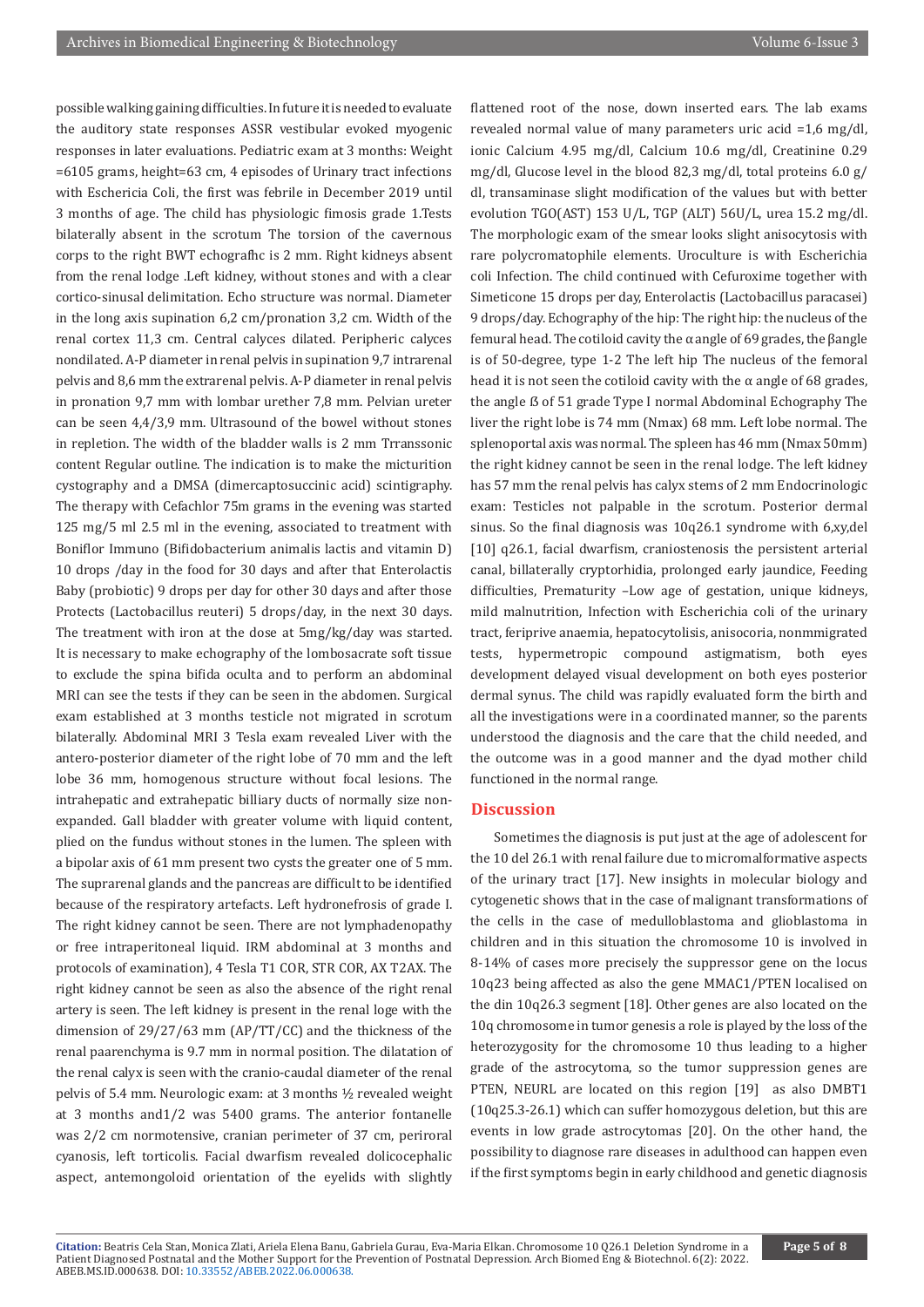is put very late after onset. So, for example in the case of the mutation ECHHS1 gene together with a microdeletion of 35 kb in the 10q26.3 and the clinic picture of Leigh syndrome, without evident facial dwarfism in little childhood [21]. Another particularity is that it can happen that in this case it could be possible to find also Spina bifida as also testicle migrated in the abdomen so that abdominal MRI is better to be indicated in such cases. When the child has malformation from the birth the support of the mother is essential beginning from the first moment of the presenting the baby to the mum as also the adjustment of the mother child dyad. Many parents face the child diagnosis after birth even in Down syndrome sometimes and they can feel negative emotions and the mothers which have negative feelings are breastfeeding more difficult than mothers which do not experience. The breastfeeding stimulates the oral muscles of the child and brings benefit in mother-child communications and gives a better immune function tot the child thus feelings [22]. In the postpartum depression we must gain a good anamnesis to see if in the family of the mother there were other similar episodes at other births in relatives or the mother because after such episodes the mother may develop an episode of schizophrenia or bipolarity. Mental development of the child is influenced but the mother wellbeing so mental depression influences the development of the cognition in the child [23]. From the most ancient times the women have had a good perception about pregnancy and their life regimen as also their nutrition so culturally for the pregnant women it is always a good care in all cultures [24]. We can also see the rise and fall of CK in many newborns and in this case, we must have a very prudent attitude not to alarm the mother, different clinicians saying that repeated CK and LDH does not have sense, and we therefore insist to take them at different time interval weekly in the first month of life and after that monthly until 6 months so the clinician can interpret these values and indicate further investigations. CK can vary as value in the first days and weeks of life so further investigation of CK values is needed to rule out Duchenne Dystrophy and also some drugs can raise the CK levels in the neonate so their values can vary and that's why repeated testing is needed [25]. A series of biologic parameters must be watched in children from families with a history of hypertension, cancer, dyslipidaemia or other diseases because in the case of children with dyslipidaemia decreased HDL cholesterol and increased LDL cholesterol can be associated also in the children with rare diseases or genetic disorders., because in every time a new combination of diseases not noted in the current literature is possible at every moment and we must keep that in mind [26] Delayed visual development must be suspected in all children with rare diseases so we must check more often for the development of visual anomalies in children with genetic syndromes because they can progress over time. Strabismus and amblyopia affect over 5-10% of the preschool children all over the worked. In children who are developmental delayed or have genetic syndromes there is necessary more frequent instrumental ophthalmologic screening because the risks to which these children are exposed to develop

vision problems [27] Vestibular evoked myogenic responses and auditory state responses can be obtained by a wide range of frequencies 100-3200 Hertz, but a better response can be gained with the frequencies of 250-500 Hz. Amplitude modulated vestibular evoked myogenic responses: a study of carrier and modulating frequencies [28]. Many formulations in alimentation and in different plant products are used by families to have a better outcome in infections, burns, trauma so also the pregnant women can be exposed as also the child and the early pregnancy and later one, so parents are looking after products containing Cetraria islandica used in treating also viral infections especially those of the upper respiratory tract. But we must be very prudent in the indications of using plant formulation by pregnant women and after the birth when the family wants to give plant products to the baby to resolve the intercurrent problems like respiratory tract infections [29]. The wide range of use of antibiotics makes a switch in the intestinal flora of the mother thus also influencing the pregnancy outcome the most used antibiotics being Penicillins as also Cephalosporines and Fluoroquinolones. This is the reason why mother must be educated not to use self-medication in pregnancy [30]. Also, mother must be educated about the risks of the low weight born children to develop in time also tuberculous infection [31]. There are also situations when the mother can suffer from a cancer so she needs a psycho-oncologic support because anxiety and depression can vary in a very wide range for these patients and sometimes malignancies are discovered just in the pregnancy controls, so the mother has a double exposure to stress factors, the birth itself and a new diagnosis of a disease (cancer, diabetes, varicella, aso.) [32]. The blood group type is also important for the course of pregnancy in our case the group of the mother was with blood group type O and the child with blood type A and no antigenic reactions were observed, the O group is more often in the general population because it is the oldest blood group near 50% of the population having this type of blood group. But reactions mother child can involve the other 7500 antigens existing on the erythrocyte surface so the reactivity of the new-borns must be seen in the complexity of symptoms combinations and possibility of perinatal evolution [33]. A problem remains also the pregnancy in adolescents which can associate the polycystic ovarian syndrome underdiagnosed in the pregnancy period as also after birth the adaptation to the new role of motherhood so the combination of these can lead to difficulty to feed the child so the younger mothers must be sustained in gaining their new role [34]. Postanatal depression is in an incidence of 23,4%o of the women which were undertaken a post interview and detected in 27,6% of the women for prenatally depression [35]. In the case of the Panorama testing, it is revealed the fetal cfDNA from the mothers blood because it is a not invasive prenatal testing methods and so it can be detected the aneuploidy anomalies (like trisomy 21 or Turner syndrome) but some pathologies even with very careful testing cannot be detected so at each birth there remain a risk to discover diseases of the child not detected at the birth of the child [36]. Postnatal depression can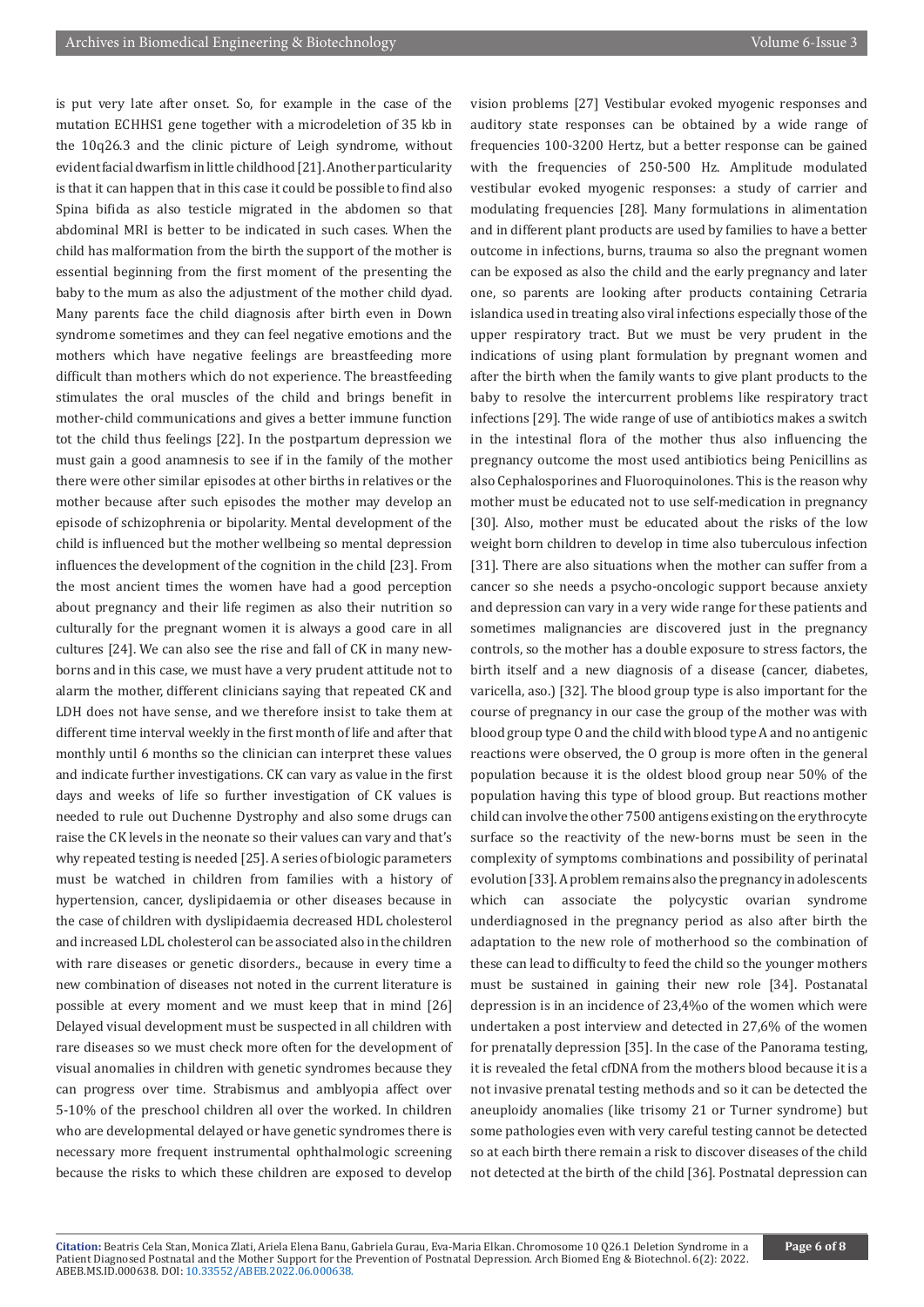be prevented using psychological and psychosocial intervention after the study of Dennis and Doswell (2015) and Morell (2016) that after birth the midwifery care must be extended to three months. But also, antenatal education is also a protective factor for the development of postnatal depression [37]. A known prevention protocol for postpartum depression is the Practical Resources for Effective Postpartum Parenting (PREPP). Postpartum in this intervention one target is to obtain a good sleep of the child and to reduce the fuss and crying behaviour of the child. Postpartum Depression can lead to marital discord and to impaired occupational and social functioning and these women can experience also panic attacks and anxiety in various degrees. The role of phone calls to those families is essential thus preventing o series of distorted perceptions about life situations and lowering the anxiety of the mothers [38].

#### **Conclusion**

In the postnatal period the precise investigation of the child gives the mother the certainty that her child has the best chances to develop. The medical team member must know each other before the child is born even if they are dispersed but they can reach each other via internet and mailing and other electronic facilities, so the diagnosis is complete, and each specialist is tied to the other ones. Time sparing and always reassurance of the mother that the child is under permanent surveillance and the access of the child's family to all the specialists prevent anxiety, doubt and fear so the postpartum depression is prevented. Always a better outcome of a child means more security and more happiness in each family.

### **Acknowledgement**

None.

## **Conflicts of Interest**

No conflicts of interest.

#### References

- 1. [Lukusa T, Smeets E, Vermeesch JR, Fryns JP \(2002\) Small terminal 10q26](https://pubmed.ncbi.nlm.nih.gov/12558112/)  [deletion in a male patient with Noonan-like stigmata: diagnosis by](https://pubmed.ncbi.nlm.nih.gov/12558112/)  [cytogenetic and FISH analysis. Genet Couns 13\(4\): 417-425.](https://pubmed.ncbi.nlm.nih.gov/12558112/)
- 2. [Shapiro SD, Hansen KL, Pasztor LM, Di Liberti JH, R J Jorgenson, et al.](https://pubmed.ncbi.nlm.nih.gov/3970071/)  [\(1985\) Deletions of the long arm of chromosome 10. Am J Med Genet](https://pubmed.ncbi.nlm.nih.gov/3970071/)  [20\(1\): 181-196.](https://pubmed.ncbi.nlm.nih.gov/3970071/)
- 3. Colb M, Yang-Feng T, Francke U, Mermer B (1986) A variable tandem repeat locus mapped to chromosome band 10q26 is amplified and rearranged in leukocyte DNAs of two cancer patients. Nucleic Acids Res 14(20): 7929-7937.
- 4. [Choucair N, Abou Ghoch J, Fawaz A, Megarbane A, Eliane Chouery \(2015\)](https://pubmed.ncbi.nlm.nih.gov/26114870/)  [10q26.1 Microdeletion: Redefining the critical regions for microcephaly](https://pubmed.ncbi.nlm.nih.gov/26114870/)  [and genital anomalies. Am J Med Genet A 167A\(11\): 2707-2713.](https://pubmed.ncbi.nlm.nih.gov/26114870/)
- 5. [Sutani A, Shima H, Hijikata A, Hosokawa S, Yuko Katoh-Fukui, et al.](https://pubmed.ncbi.nlm.nih.gov/30711679/)  [\(2020\) WDR11 is another causative gene for coloboma, cardiac anomaly](https://pubmed.ncbi.nlm.nih.gov/30711679/)  [and growth retardation in 10q26 deletion syndrome. Eur J Med Genet](https://pubmed.ncbi.nlm.nih.gov/30711679/)  [63\(1\): 103626.](https://pubmed.ncbi.nlm.nih.gov/30711679/)
- 6. C L Borovik, D Brunoni (1991) Terminal Deletion of Chromosome 10q26 due to a Paternal Translocation {(7;10)(q36;q26)} Am J Med Genet 41(4): 534-536.
- 7. [Lukusa T, Smeets E, Vermeesch JR, Fryns JP \(2002\) Small terminal 10q26](https://pubmed.ncbi.nlm.nih.gov/12558112/) [deletion in a male patient with Noonan-like stigmata: diagnosis by](https://pubmed.ncbi.nlm.nih.gov/12558112/) [cytogenetic and FISH analysis. Genet Couns 13\(4\): 417-425.](https://pubmed.ncbi.nlm.nih.gov/12558112/)
- 8. [Sobhani M, Tahmasbi P, Nasiri F, Rahnama M, Roxana Karimi-Nejad, et](https://pubmed.ncbi.nlm.nih.gov/31679386/) [al. \(2019\) A Patient with Trisomy 4p and Monosomy 10q. Arch Iran Med](https://pubmed.ncbi.nlm.nih.gov/31679386/) [22\(7\): 414-417.](https://pubmed.ncbi.nlm.nih.gov/31679386/)
- 9. [Lopes F, Soares G, Goncalves-Rocha M, Pinto-Basto J, et al. \(2017\) Whole](https://pubmed.ncbi.nlm.nih.gov/29062322/) [Gene Deletion of EBF3 Supporting Haploinsufficiency of This Gene as a](https://pubmed.ncbi.nlm.nih.gov/29062322/) [Mechanism of Neurodevelopmental Disease. Front Genet 8: 143.](https://pubmed.ncbi.nlm.nih.gov/29062322/)
- 10. Butnariu L, Gramescu M, Caba L, Panzaru M, et al. (2017) Using of Multiple Chromosomal and Molecular Analyses to Elucidate the Etiology of Plurimalformative Syndromes. Rev Med Chir Soc Med Nat 121(3): 581-593
- 11. Gorduza EV (2019) Genome Editing: Ali Baba's Treasure or Pandora's Box? Med Surg J - Rev Med Chir. Soc Med Nat 123(2): 213-216.
- 12. [Junien C, Despoisse S, Turleau C, De Grouchy J, Bucher T, Fundele R](https://pubmed.ncbi.nlm.nih.gov/6282177/) [\(1982\) Assignment of phosphoglycerate mutase \(PGAMA\) to human](https://pubmed.ncbi.nlm.nih.gov/6282177/) [chromosome 10. Regional mapping of GOT1 and PGAMA to subbands](https://pubmed.ncbi.nlm.nih.gov/6282177/) [10q26.1 \(or q25.3\). Ann Genet 25\(1\): 25-27.](https://pubmed.ncbi.nlm.nih.gov/6282177/)
- 13. [Chen CP, Huang JP, Chen SW, Chern SR et al. \(2020\) Prenatal diagnosis of](https://pubmed.ncbi.nlm.nih.gov/32039782/) [concomitant distal 5q duplication and terminal 10q deletion in a fetus](https://pubmed.ncbi.nlm.nih.gov/32039782/) [with intrauterine growth restriction, congenital diaphragmatic hernia](https://pubmed.ncbi.nlm.nih.gov/32039782/) [and congenital heart defects. Taiwan J Obstet Gynecol 59\(1\): 135-139.](https://pubmed.ncbi.nlm.nih.gov/32039782/)
- 14. [Coci EG, Auhuber A, Langenbach A, Mrasek K, Joachim Riedel, et al.](https://pubmed.ncbi.nlm.nih.gov/28486223/) [\(2017\) Novel Unbalanced Translocations Affecting the Long Arms of](https://pubmed.ncbi.nlm.nih.gov/28486223/) [Chromosomes 10 and 22 Cause Complex Syndromes with Very Severe](https://pubmed.ncbi.nlm.nih.gov/28486223/) [Neurodevelopmental Delay, Speech Impairment, Autistic Behavior, and](https://pubmed.ncbi.nlm.nih.gov/28486223/) [Epilepsy Cytogenet Genome Res 151\(4\): 171-178.](https://pubmed.ncbi.nlm.nih.gov/28486223/)
- 15. [M Teyssier, C Charrin, J Dutruge, C Rousselle \(1992\) Monosomy 10qter:](https://pubmed.ncbi.nlm.nih.gov/1583662/) [a new case. J Med Genet 29\(5\): 342-343.](https://pubmed.ncbi.nlm.nih.gov/1583662/)
- 16. [Motoyoma O, Tokuyama M, Uga N, Itaka K \(2008\) Urinary retention in](https://pubmed.ncbi.nlm.nih.gov/18937766/) [a boy with terminal deletion of chromosome 10 q at band 26.1. Pediatr](https://pubmed.ncbi.nlm.nih.gov/18937766/) [Int 50\(4\): 603-604.](https://pubmed.ncbi.nlm.nih.gov/18937766/)
- 17. [Leonard NJ, Harley FL, Lin CC \(1999\) Terminal deletion of chromosome](https://pubmed.ncbi.nlm.nih.gov/10449644/) [10 q, at band 26.1, follow-up in an adolescent male with high-output](https://pubmed.ncbi.nlm.nih.gov/10449644/) [in an adolescent male with high-output renal failure from congenital](https://pubmed.ncbi.nlm.nih.gov/10449644/) [obstructive uropathy. Am J Med Genet 86\(2\): 115-117.](https://pubmed.ncbi.nlm.nih.gov/10449644/)
- 18. [Mollenhauer J, Wiemann S, Scheurlen W, Korn B, Y Hayashi, et al. \(1997\)](https://pubmed.ncbi.nlm.nih.gov/9288095/) [DMBT1 a new member of the SRCR superfamily, on chromosome](https://pubmed.ncbi.nlm.nih.gov/9288095/) [10q25.3-26.1 is deleted in malignant brain tumors. Nat Genet 17\(1\): 32-](https://pubmed.ncbi.nlm.nih.gov/9288095/) [39.](https://pubmed.ncbi.nlm.nih.gov/9288095/)
- 19. [Terada K, Tamiya T, Daido S, Kambara H, Hiroaki Tanaka, et al. \(2002\)](https://pubmed.ncbi.nlm.nih.gov/12164681/) [Prognostic value of loss of heterozygosity around thrre candidate tumor](https://pubmed.ncbi.nlm.nih.gov/12164681/) [supressor genes on chromosome 10q in astrocytomas. J Neurooncol](https://pubmed.ncbi.nlm.nih.gov/12164681/) [58\(2\): 107-114.](https://pubmed.ncbi.nlm.nih.gov/12164681/)
- 20. [Fan X, Munoz J, Sanko SG, Castresana JS \(2002\) PTEN, DMBT1, and p16](https://pubmed.ncbi.nlm.nih.gov/12168116/) [alterations in diffusely infiltrating astrocytomas. Int J Oncol 21\(3\): 667-](https://pubmed.ncbi.nlm.nih.gov/12168116/) [674.](https://pubmed.ncbi.nlm.nih.gov/12168116/)
- 21. [Aretini P, Mazzanti CM, La Ferla M, Franceschi S \(2018\) Next generation](https://pubmed.ncbi.nlm.nih.gov/30029642/) [sequencing technologies for a successful diagnosis in a cold case of Leigh](https://pubmed.ncbi.nlm.nih.gov/30029642/) [syndrome. BMC Neurol 18\(1\): 99.](https://pubmed.ncbi.nlm.nih.gov/30029642/)
- 22. [Da Silva RB, Barbieri-FigueiredoMC, Van Riper M \(2019\) \(2018\):](https://pubmed.ncbi.nlm.nih.gov/30095288/) [Breastfeeding Experiences of Mothers of Children with Down Syndrome.](https://pubmed.ncbi.nlm.nih.gov/30095288/) [Comprehensive Child and Adolescent Nursing 42\(4\): 250-264.](https://pubmed.ncbi.nlm.nih.gov/30095288/)
- 23. [Van den Bergh BRH, van den Heuvel MI, Lahti M, Braeken M, De Rooij SR,](https://pubmed.ncbi.nlm.nih.gov/28757456/) [Entringer S, et al. \(2020\) Prenatal developmental origins of behavior and](https://pubmed.ncbi.nlm.nih.gov/28757456/) [mental health: The influence of maternal stress in pregnancy. Neurosci](https://pubmed.ncbi.nlm.nih.gov/28757456/) [Biobehav Rev 117: 26-64.](https://pubmed.ncbi.nlm.nih.gov/28757456/)
- 24. Nutrition de la femme enceinte, entre le concept et la pratique. Stuparu Crețu M; Nechita A, Bușila C. IRTUM - Institutional Repository of the Technical University of Moldova 2018.